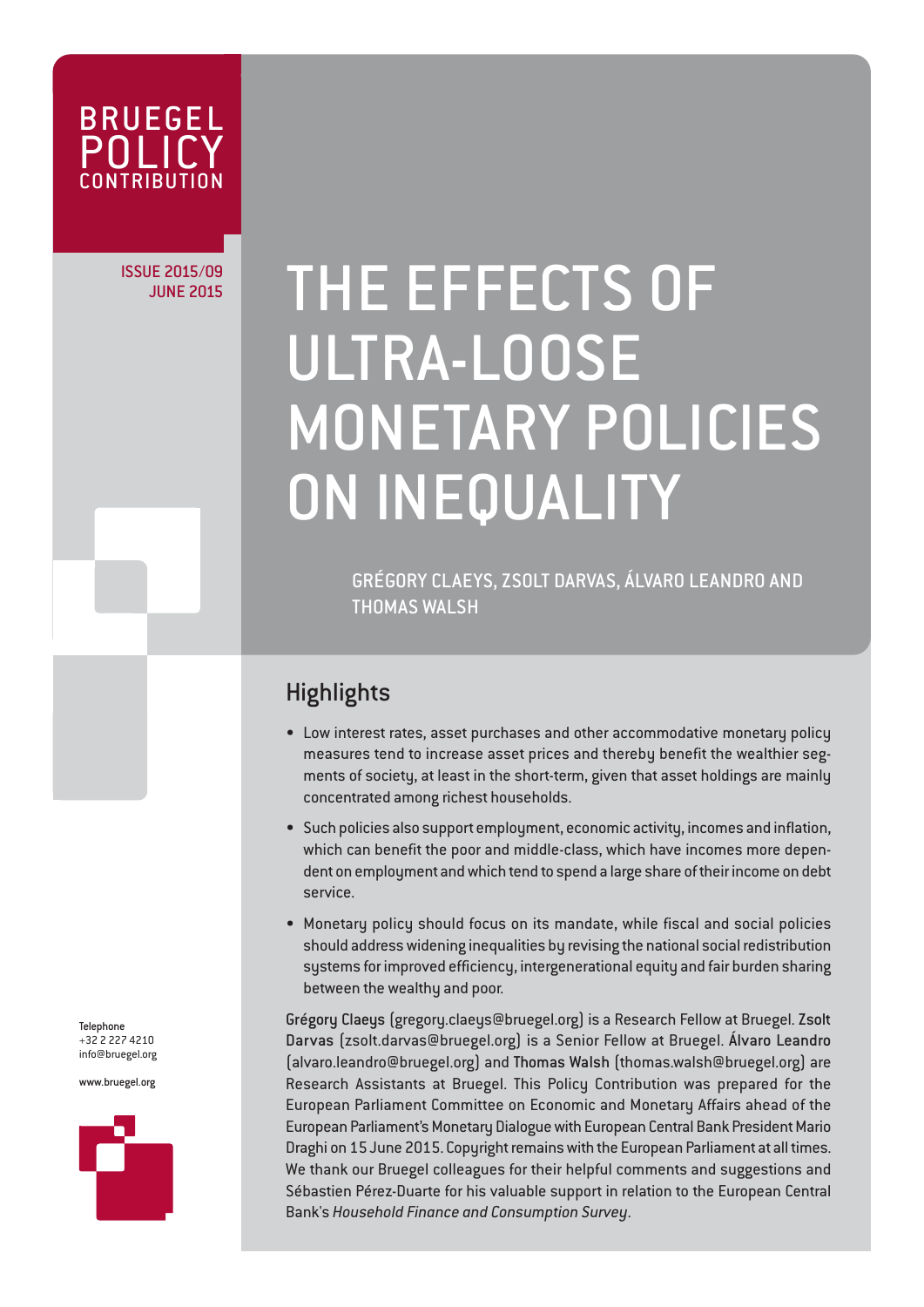BRUEGEL

## THE EFFECTS OF ULTRA-LOOSE MONETARY POLICIES ON INEQUALITY

#### GRÉGORY CLAEYS, ZSOLT DARVAS, ÁLVARO LEANDRO AND THOMAS WALSH, JUNE 2015

#### 1 INTRODUCTION

Since 2008, all major central banks have engaged in monetary easing through conventional interest rate cuts, and through unconventional measures, such as asset purchases, long-maturity lending and forward guidance about intended future monetary policy actions. We call these unconventional measures 'ultra-loose monetary policies' (ULMP). Such measures have increased significantly the size, and changed the composition of, the central banks' balance sheets<sup>1</sup>. The main reason for these various unconventional policies and low interest rates is that central banks try to set interest rates at, or around the so-called 'natural rate' of interest, a level consistent with low and stable inflation and with an economy near its potential. In the last few years, the too-low and below-target inflation, low inflation expectations, the low level of capital utilisation and the high level of unemployment suggest that the natural rate of interest has been well below the policy rate, which has been constrained by the zero lower bound.

While these various monetary easing measures are justified from a macroeconomic perspective, and in fact the European Central Bank should have adopted expansionary measures much earlier (Claeys *et al*, 2014), they might have various side effects.

One possible concern is the impact on financial stability. By analysing various theoretical considerations and the current situation of the euro area, we (Claeys and Darvas, 2015) concluded that the risks to financial stability of ultra-loose monetary policy in the euro area could be low. We argued that monetary policy should focus on its primary mandate of area-wide price stability, and other policies should be deployed whenever the financial cycle deviates from the economic cycle or when heterogeneous financial developments in the euro area require financial tightening in some but not all countries. These policies include microprudential supervision, macro-prudential oversight, fiscal policy and regulation of sectors that pose financial stability risks, such as construction.

Another potential concern is the impact of ultraloose monetary policy on income and wealth distribution. Several observers, such as Cohen (2014), Stiglitz (2015) and Acemoglu and Johnson (2012), have accused central banks of favouring the rich and fuelling the increase in income and wealth inequality. Inequality is a concern from both social and economic perspectives (Piketty, 2014). The long-held view of economists that there exists an inherent trade-off between efficiency and equality (Okun, 1975) has recently come into question, with inequality itself being put forward as the potential cause of the crisis. High levels of inequality might urge households to rely on debt financing to maintain living standards, which might have been an important driver of the housing boom in the pre-crisis period in the US, and thereby the consequent bust (Rajan, 2010; Van Treeck, 2014). Ostry *et al* (2014) claim that greater inequality could reduce the level and duration of periods of growth, while greater inequality can also be linked with greater financial instability (Skott, 2013; Vandemoortele, 2009). For the euro area, Darvas and Wolff (2014) showed that countries with greater inequality tended to have higher household borrowing prior to the crisis, resulting in more subdued consumption growth during the crisis. The resulting high private debt, high unemployment, poverty and more limited access to education undermine long-term growth and social and political stability.

The rise of inequality is mainly seen as a long-term trend resulting from deep structural changes that could be attributed to skill-biased technological change, globalisation, demography, institutional and political changes and in particular changes in fiscal, educational and labour institutions (Piketty, 2014). Using the Gini coefficient and the share of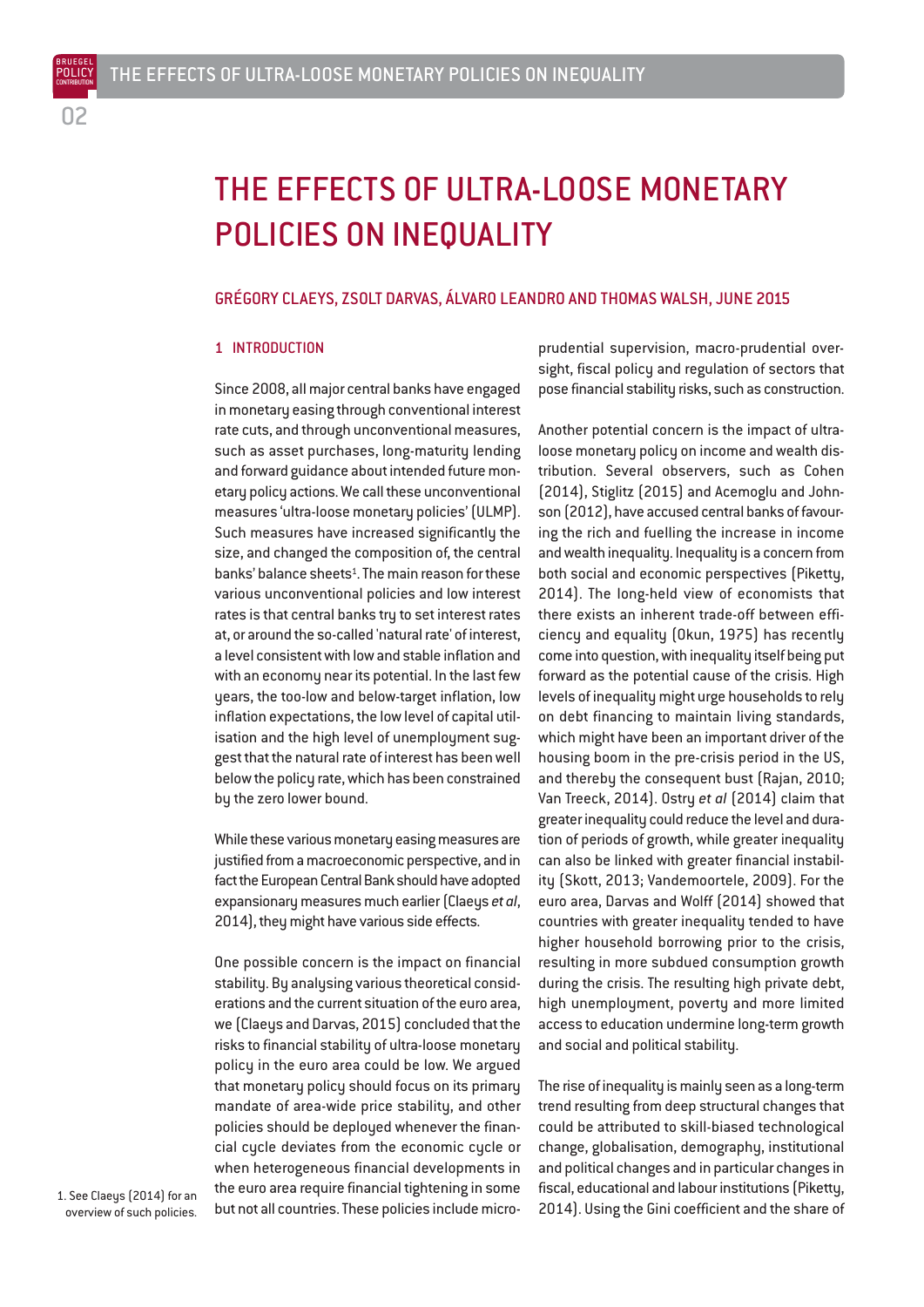03

BRUEGEL

income going to the top one percent, Figure 1 shows that income inequality in major advanced countries declined somewhat after the second world war until about the 1970s, when it started to increase in most countries. Figure 1 also shows that there are major differences between countries. For example, Germany is more equal than the United States or the United Kingdom. Figure A1 in the Annex reveals significant differences between euro-area countries.

This Policy Contribution assesses the impact of ultra-loose monetary policies on income and wealth distribution in the euro area. Section 2 assesses the potential impacts through financial markets, while section 3 considers the impacts through changes in the macroeconomic situation. Section 4 concludes.

#### 2 THE IMPACT OF III TRA-LOOSE MONETARY POLICIES ON INEQUALITY THROUGH FINANCIAL MARKETS

#### 2.1 The impact through asset prices

One of the main channels through which ultraloose monetary policies affect income and wealth distribution is changes in asset prices. First, lower central bank interest rates reduce the interest rates on securities (such as government and corporate bonds) and increase their prices. Second, asset purchases result in increases in the prices of the assets purchased, and a further fall in their yields. Third, sellers of the assets purchased by

Figure 1: Measures of inequality

the central bank might purchase other securities and thereby the prices of all kinds of assets can increase (portfolio rebalancing effect). Fourth, asset purchases by central banks can also improve market functioning and liquidity, thereby reducing liquidity premia, which can further raise asset prices. And finally, ultra-loose monetary policies can convince investors that interest rates will remain low for a long period, which can affect future corporate earnings and raise asset prices.

Empirical estimates for the United Kingdom and United States by Joyce *et al*(2011), Meier (2009), Gagnon *et al* (2011) and Baumeister and Benati (2010) found significant effects of asset purchases on the prices of the assets purchased, and also on other securities not included in the purchase programmes, including equity prices. However, as argued by Dobbs, Koller and Lund (2014), the effect of asset purchases on equity prices might not be as strong as is often reported, for both theoretical and empirical reasons. First, a rational investor should regard the current ultralow interest rate environment as temporary, and thus should not reduce the discount rate to value future cash flows. As Figure 5 of Claeys and Darvas (2015) shows, P/E ratios have remained close to their long-term average in the US, UK and euro area, suggesting that share prices might not have been boosted extraordinarily, but might have primarily rebounded from extremely low levels. Second, according to calculations in Dobbs *et al* (2014), the implied real cost of equity, which represents the compensation investors require for



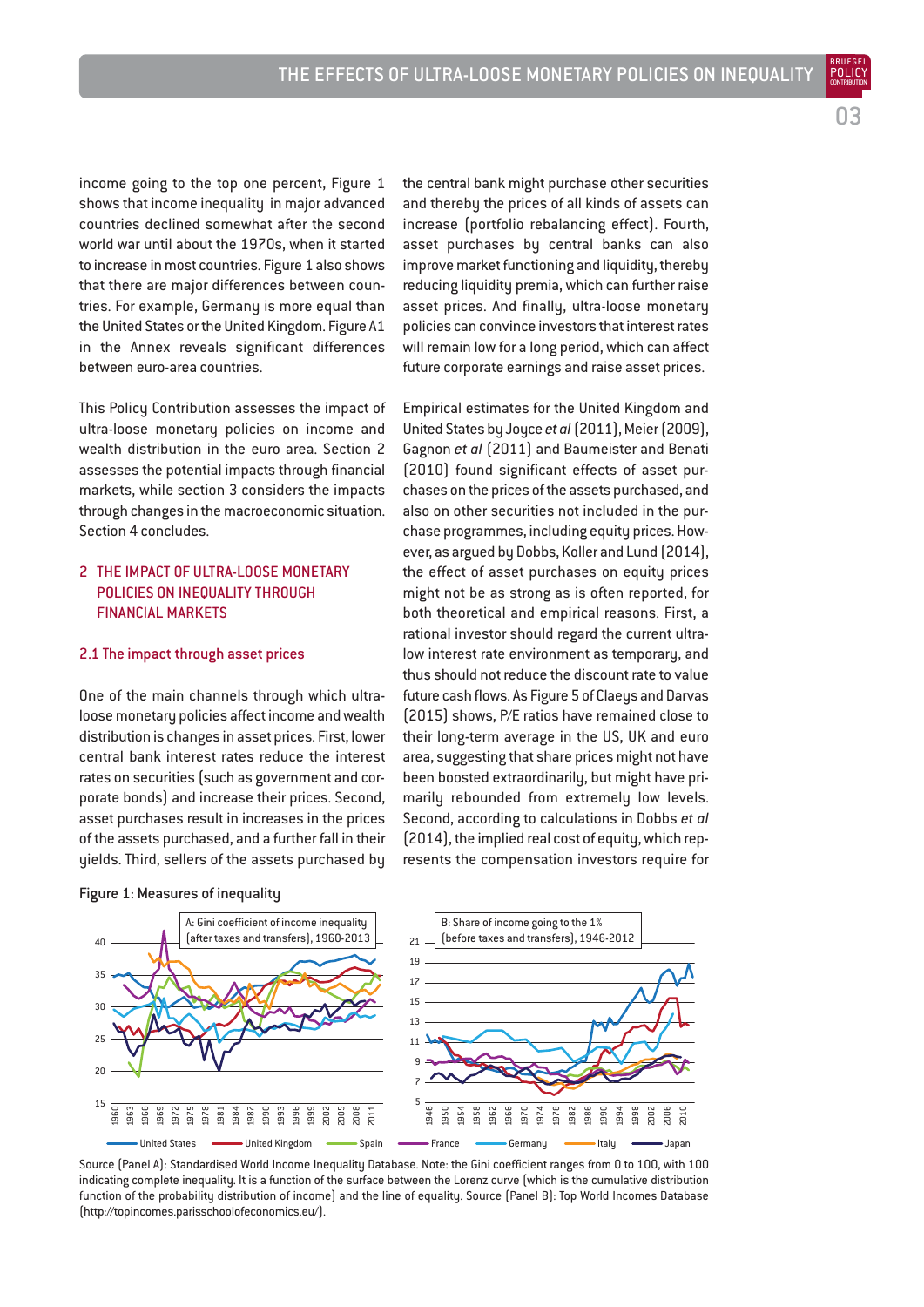investing in equities instead of risk-free securities such as Treasuries, has not fallen to a level that would be expected in the context of a big boost in equity prices. Finally, in order for the portfoliorebalancing channel to work, equity must be seen by investors as a close substitute for fixed-income assets. The authors give some reasons why this might not be the case: high volatility in the equity market, which should deter investment in equity, or the retreat by US retail investors from equity mutual funds and exchange-traded funds. Overall, Dobbs *et al* estimate that, if interest rates rise to their long-term historical average levels in five years, low rates will have resulted in an increase in equity prices of only about one percent.

More generally, the effects of monetary policy on asset prices should average out over the long term. First, the exit from quantitative easing and the tightening of monetary policy through interest rate rises should have the opposite downward effect on asset prices. Second, equity prices are

ultimately a function of the profitability of firms and even though they can diverge from their fundamental values in the short-term, they should not diverge permanently. While monetary policy should boost economic activity and thereby corporate profits in the short-term, the so-called 'longrun neutrality' hypothesis suggests that it does not have such an effect in the long-term.

While the above literature review suggests some ambiguity about the extent and duration of asset price increases after asset purchases, asset price increases at least in the short-term can have significant distributional consequences given that asset holdings are very much concentrated among the richest households. The Household Finance and Consumption Survey (HFCS) of the European Central Bank<sup>2</sup>, shows that differences in net wealth between the wealthy and the poor are huge (Figure 2 and Figure A2 of the Annex)<sup>3</sup>. Figure 3 also shows that poorer households hold generally fewer financial assets except deposits.

Figure 2: Net wealth by wealth percentiles in the euro area and its four largest countries



Source: ECB HFCS (2013) Note: Net Wealth is the difference between total household assets and total household liabilities. Total assets include real and financial assets. Euro area refers to the aggregate of the 15 countries included in the HFCS (see footnote 2).



Figure 3: Share of euro-area households with holdings of financial assets by wealth percentiles (%)

Source: ECB HFCS (2013). Note: Euro area refers to the aggregate of the 15 countries included in the HFCS (see footnote 2).

(HCFS) survey by the European Central Bank collected household-level data on households' finances and consumption in 15 European countries (Belgium, Germany, Greece, Spain, France, Italy, Cyprus, Luxembourg, Malta, Netherlands, Austria, Portugal, Slovenia, Slovakia and Finland). Data was collected in 2010 and 2011 in most countries. Henceforth, when we refer to the euro area, we refer to these 15 countries only.

2. The Household Finance and Consumption Statistics

POLICY **CONTRIBUTION**  $\cap \Delta$ 

3. Figures 2 and 3 show data according the net wealth percentiles: the figures according to income percentiles are very similar.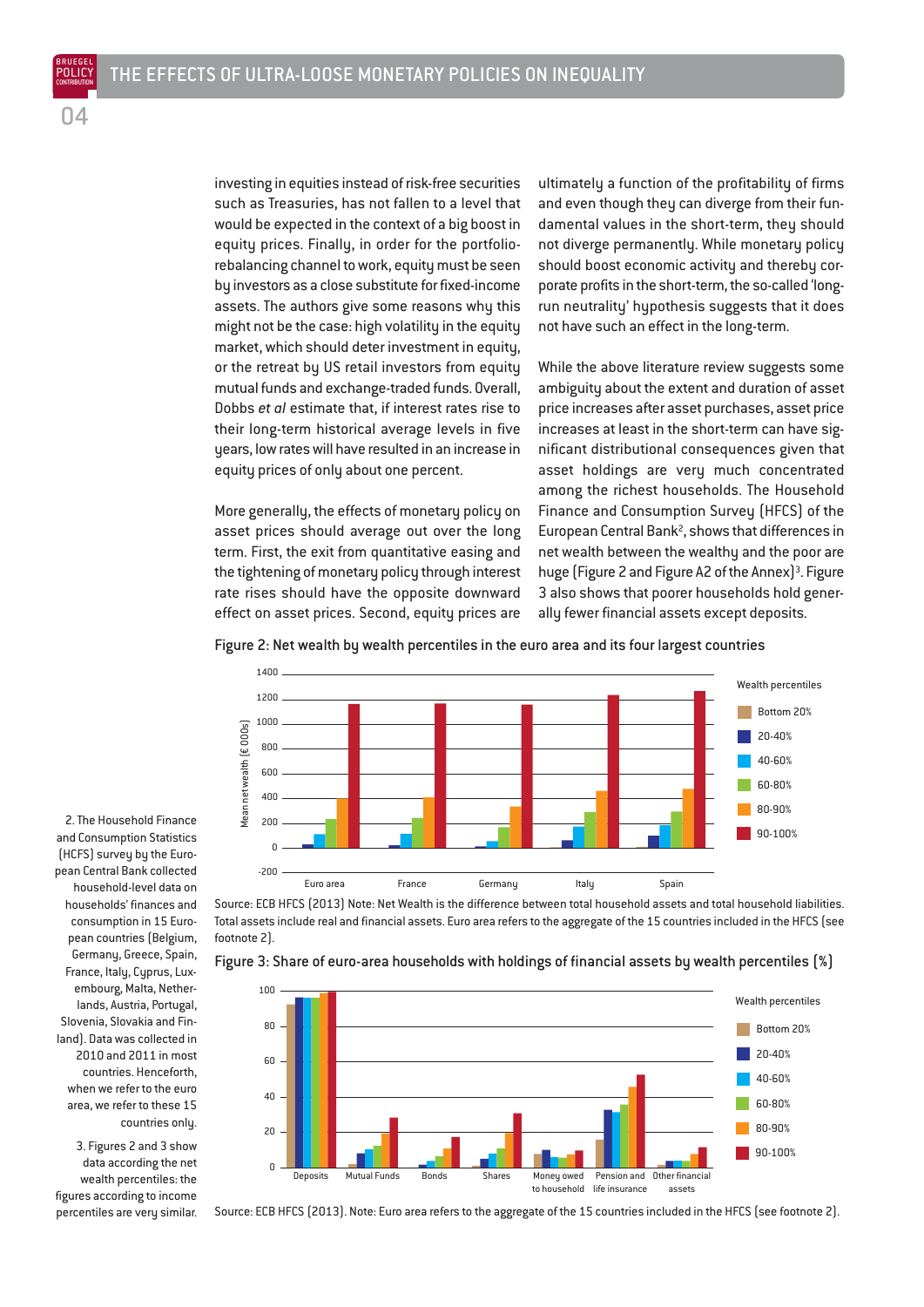POLICY **CONTRIBUTION** በ5

However, while current asset price increases benefit those that have large holdings of assets today, they also make future buyers of these assets worse off, as they will have to purchase them at higher prices. In general, it is older households that tend to hold these assets and plan to sell them in the future in order to maintain their consumption, while younger households will buy these assets in the future in order to save for retirement. This will have distributional effects across generations.

Another important aspect is housing. By reducing long-term yields, ULMP can also have an impact on long-term mortgage interest rates. For example, for the United States, Bivens (2015) reports that a 100 basis points decline in mortgage interest rates boosts home prices by 7 percent. Similarly, the portfolio rebalancing channel could increase the demand for housing further<sup>4</sup>. As the cost of mortgages goes down, it should put some upward pressure on housing prices. As can be seen in Figure 6 of Claeys and Darvas (2015), house prices have been falling throughout the euro area since the bursting of the bubble in 2007. There was a minor increase in real house prices in Germany from 2010, but the level of real house prices in 2014 was still below the 2000 level. Earlier ECB monetary policy measures might have prevented a deeper fall in prices, while the more recent asset purchases might lead to house price increases.

As we can see from the HFCS, home ownership is prevalent even among intermediate income and wealth groups (see Figure 4 and Figure A4 of the Annex). There are however some differences between countries and whether we consider income or wealth distributions. In most southern euro area countries and in Slovakia even among low-income households there is a high rate of home ownership, whereas in Austria, France and Germany home ownership is much more dependent on income (Panel A of Figure 4 and Figure A4 of the Annex). Since housing wealth constitutes a significant fraction of total net wealth, especially for low-wealth households, unsurprisingly lowwealth households tend not to be home owners (Panel B of Figure 4).

ULMP, by raising housing prices, will benefit all homeowners. For households with lower incomes, however, real estate assets represent a much larger share of their total assets than for richer households. Therefore it is possible that ULMP will reduce inequality through the housing channel we have just described.

As with other assets, rising housing prices will benefit current homeowners at the expense of future buyers, who will tend to be young people. As Figure 5 on the next page and Figure A5 of the Annex shows, home ownership tends to be dependent on the age of the head of the household, though in most southern euro-area countries and in Slovakia home ownership is relatively high even among the 16-34 age group.

These findings are confirmed by a recent working paper by Adam and Tzamourani (2015). Using data from the HFCS, they show that the median household strongly benefits from housing price increases, while capital gains from bond-price and

Figure 4: Home ownership by income and wealth percentiles in the euro area and its four largest countries (%)



Source: ECB HFCS. Note: the bars indicate the % of households in each income/wealth group that own their main residence.

4. In principle, supply can respond to increase in demand and leave housing prices unchanged. Yet experience suggests that sizeable expansions of the construction sector used to coincide with house price increases, suggesting that increased demand for housing used to have an impact on housing prices.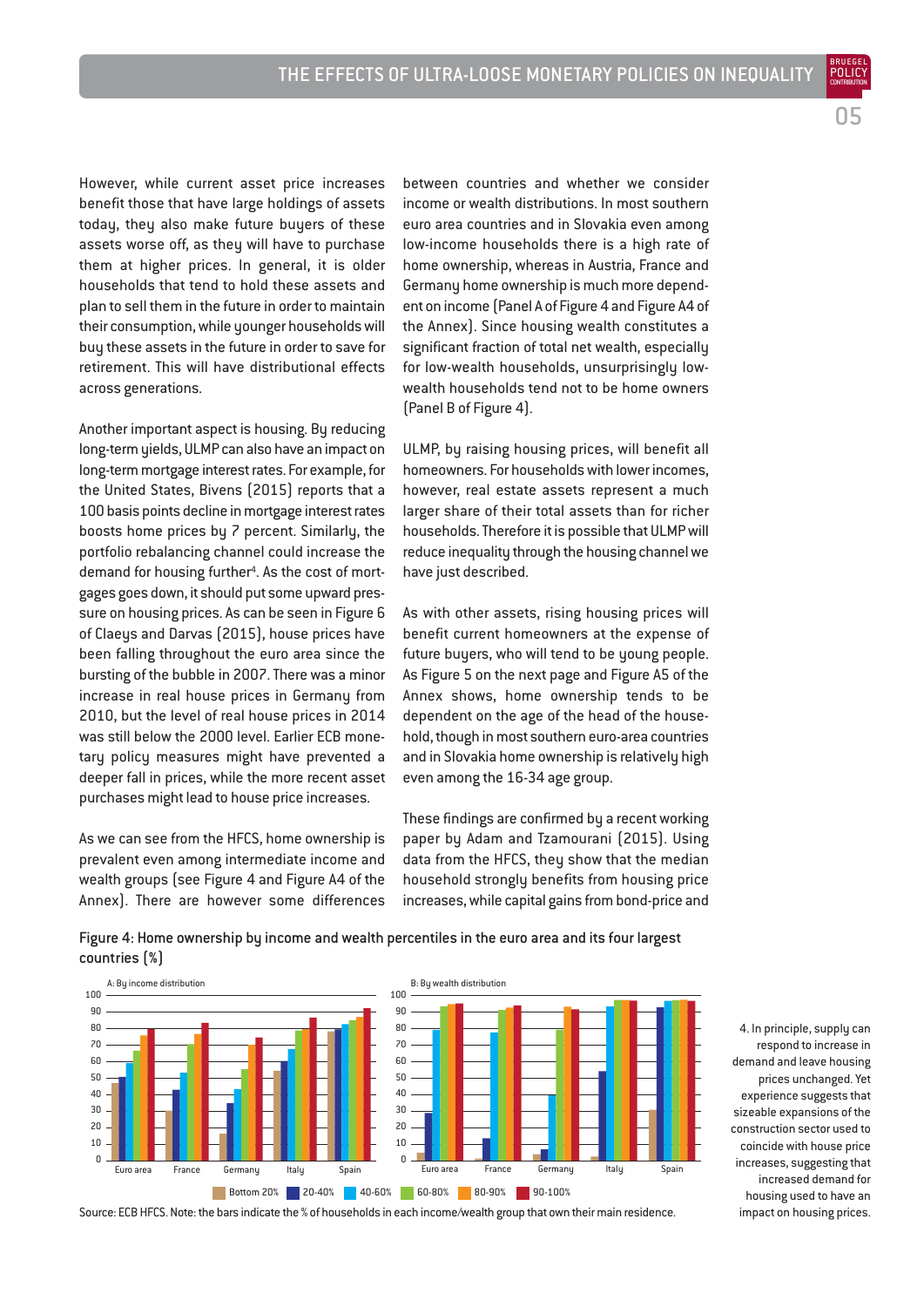Figure 5: Home ownership by age of the head of the household in the euro area and its four largest countries (% households)

equity-price increases are shared among relatively few households.

#### 2.2 The impact through interest rates

 Euro area France Germany Italy Spain 16-34 35-44 45-54 55-64 65-74 75+ Source: ECB HFCS.

Figure 6: Debt and debt service in the euro area

While ULMP has a positive impact on asset prices, which benefits those who are holding them when the measures are implemented, it also reduces the expected returns on these assets for those who are buying the assets at a high price. These two effects might affect different age groups within income and wealth groups differently. For example, the young generation of the rich, who are acquiring financial assets, might suffer relatively more from the reduced income than older rich generations, who will largely benefit from the stock effect.



 $\theta$  Mortgage debt **Contract Contract Contract Contract Contract Contract Contract Contract Contract Contract Contract Contract Contract Contract Contract Contract Contract Contract Contract Contract Contract Contract Contract**  Mortgage debt Other debt Bottom 20% 20-40% 40-60% 60-80% 80-90% 90-100% B1: By income distribution B2: By wealth distribution







Source: ECB HFCS.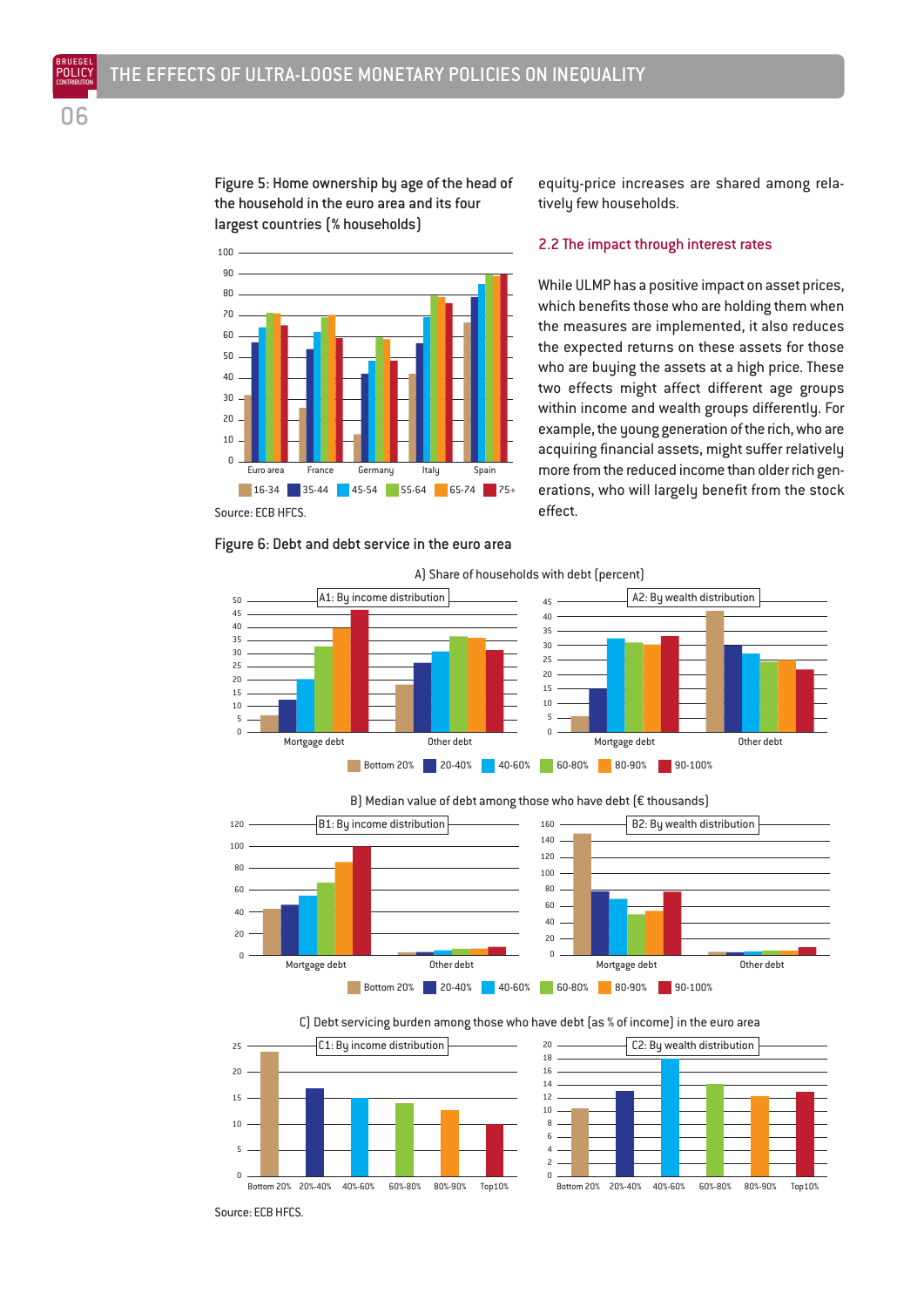07

BRUEGEL

More generally, lower interest rates are likely to reduce the financial revenues of savers, who tend to be rich, and benefit debtors, which tend to be households from the middle-class to the rich. Panels A and B of Figure 6 show that very few lowincome and poor households have mortgage debt and while many have other debts (such as overdrafts or credit cards), the median value of nonmortgage debt is very small relative to mortgage debt. However, the debt service to income ratio is the highest for low-income households (Panel C of Figure 6), implying that they would benefit the most from a reduced mortgage interest rate. Country-specific data reported in Figure A6 of the Annex underlines that this finding applies generally across the euro area.

Another important element, emphasised by Beraja *et al* (2015), is that ULMP can widen inequality not only between income quintiles but also between regions (or between countries in the case of the euro area). Beraja *et al* (2015) show that in the US, while in the aggregate asset purchases resulted in more mortgage originations, refinancing, cash-outs, and consequently consumer spending, these effects were much stronger in regions with lower mortgage loan-tovalue ratios (LTVs). Regions with numerous homeowners whose house market price is below the value of their mortgage (ie in 'negative home equity'), however, do not benefit as much from these stimulative effects because it is more difficult and expensive for them to refinance their mortgages. This effect, which could lead to the

Figure 7: Median loan to value ratios of main residences in euro-area countries



Source: ECB HFCS.

60

amplification of regional inequality, could be important in the euro area, where there is significant disparity in median LTVs in different countries (Figure 7) and where there are differences in the evolution of house prices too. In countries in which LTVs are higher and house prices have fallen more (Figure 8 and Figure A8 of the Annex), the share of debtors facing difficulties in refinancing their loans should be higher and they should benefit less from the monetary policy accommodation.

The size of the effect of ULMP could therefore depend on whether homeowners have a fixed or variable rate mortgage, and how easy or costly it is to remortgage. In some countries most mortgages are fixed rate, which means that homeowners will have to refinance in order to benefit from lower interest rates, and refinancing can in some cases be very costly. According to the Bank of Spain (2009), the Research Institute for Housing America (2010), and the European Mortgage Federation (2012), Austria, Belgium, Denmark, France, Germany and the Netherlands mostly have fixedrate mortgages, while Greece, Hungary, Ireland, Portugal, Spain, Sweden and the United Kingdom mostly have variable-rate mortgages. In Italy there is a mix of both. In the countries with dominantly variable-rate mortgages, households with a mortgage would benefit automatically from lower rates, while in countries with fixed-rate mortgages, only households that are able to refinance would benefit from the lower interest rates.

Again, it is important to distinguish between shortterm and medium-term effects. In the short term, low rates and ULMP can have negative effects on net savers, but not in the medium term when interest rates normalise.

#### 3 THE IMPACT OF ULTRA-LOOSE MONETARY POLICIES ON INEQUALITY THROUGH THE MACROECONOMY

Those claiming that ULMP is worsening inequality mainly focus on the fact that unconventional monetary policy works primarily by raising asset prices, as documented in the previous section, resulting in distributional effects in favour of those holding assets. However, one of the most important effects that unconventional monetary policy might have on inequality is its potential impact on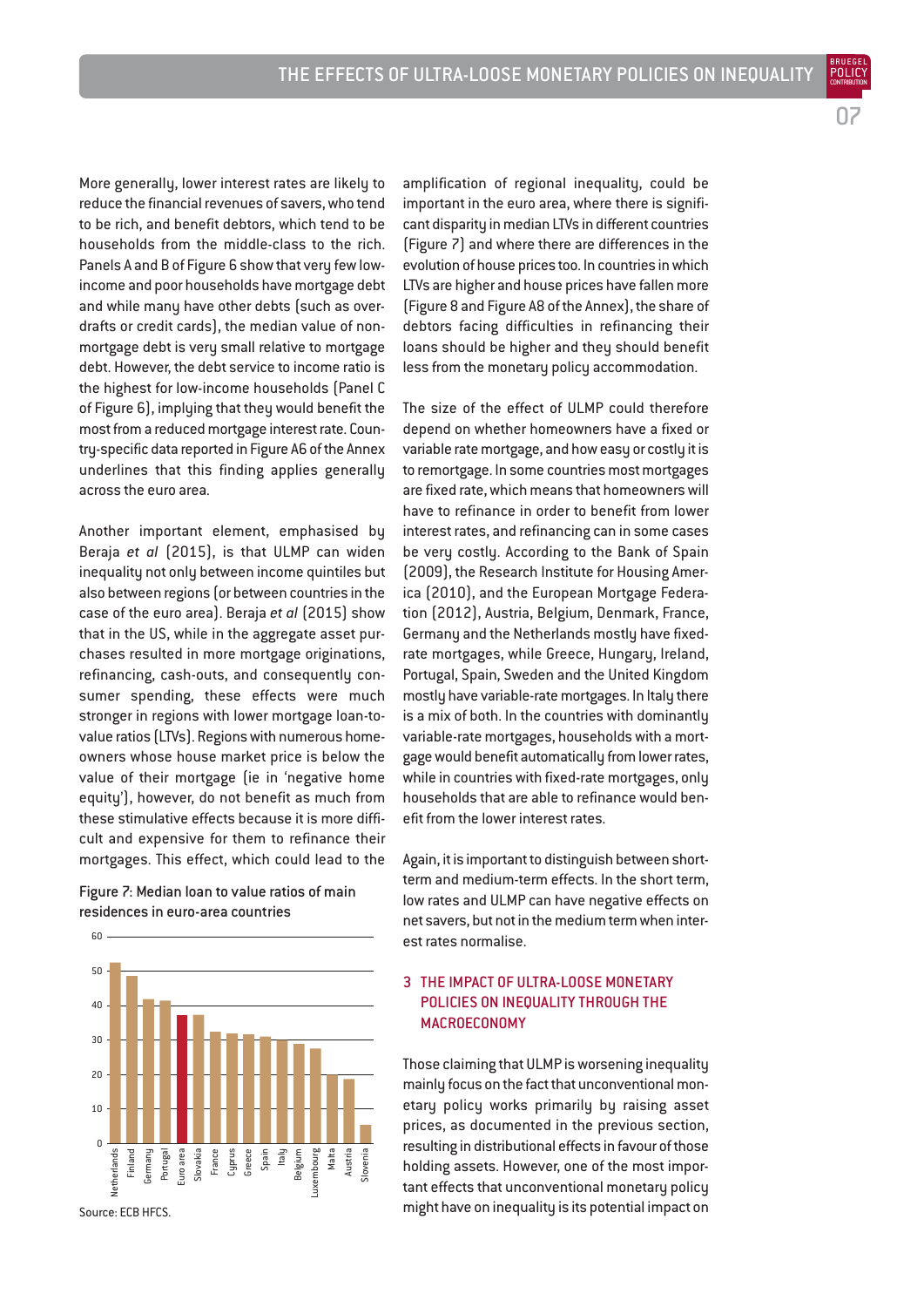the general macroeconomic environment – boosting GDP, raising inflation back to target and supporting employment. Economic gains from these positive developments could again be unequally distributed, but possibly in a different direction to the benefits accruing from asset-price increases.

Households and firms make spending and saving decisions based on their expectations of future income. ULMP can affect the decisions of households and firms in several ways: through a virtuous cycle of higher revenues and incomes, higher asset prices and wealth effects, higher collateral values, and through higher expected inflation.

Higher expected inflation will induce households and firms to bring consumption spending forward to protect their purchasing power. Higher household and firm spending, in a more benign borrowing environment, should boost inflation and GDP and reduce unemployment. Higher asset prices will increase household and firm wealth, increasing spending, and will increase the value of assets that can be used as potential collateral for credit. By increasing nominal spending, ULMP can also have an indirect effect on equity prices, as companies face more demand and increase their profits, which in turn drives the more favourable macroeconomic environment.

#### 3.1 Academic research on the impact of ULMP on the macroeconomy

Research on the macroeconomic impact of the monetary policy measures implemented since the beginning of the crisis has generally produced consistent results: most papers find a significant positive impact on inflation and GDP.

In terms of empirical evidence from past assetpurchase programmes in other major advanced economies, Chung *et al* (2011) found that the large-scale asset purchase programme by the US Fed had significant benefits for the macroeconomic situation in the US. Using an internal Federal Reserve Bank model, the authors found that asset purchases reduced long-term interest rates on treasuries by up to 50 basis points, while the unemployment rate was about 1.5 percentage points lower, GDP about 3 percentage points higher and core inflation about 1 percentage point higher than the counterfactual scenario without Fed purchases.

Wu and Xia (2014) develop a so-called 'shadow rate' – an interest rate that captures all the effects of the Fed's unconventional monetary policy, even if the Federal Funds Rate (FFR) is constrained by the zero lower bound. They find that the shadow rate is a good representation of monetary policy in the pre-crisis period, because the shadow rate tracks the actual FFR very closely. The shadow rate turns strongly negative as a result of policies to ease credit and expand the Fed's balance sheet. Using a Factor Augmented VAR model, they construct counterfactuals in which the shadow rate is set to the zero lower bound, thus negating the effects of unconventional monetary policy. They find that industrial production is more than 5 percent higher and unemployment 1 percent lower than in a scenario with no unconventional policies. Their model also predicts that forward guidance – the policy of communicating the path of future interest rates – was also successful. In their

Figure 8: Annual house price growth in selected countries (%)



08 POLICY

BRUEGEL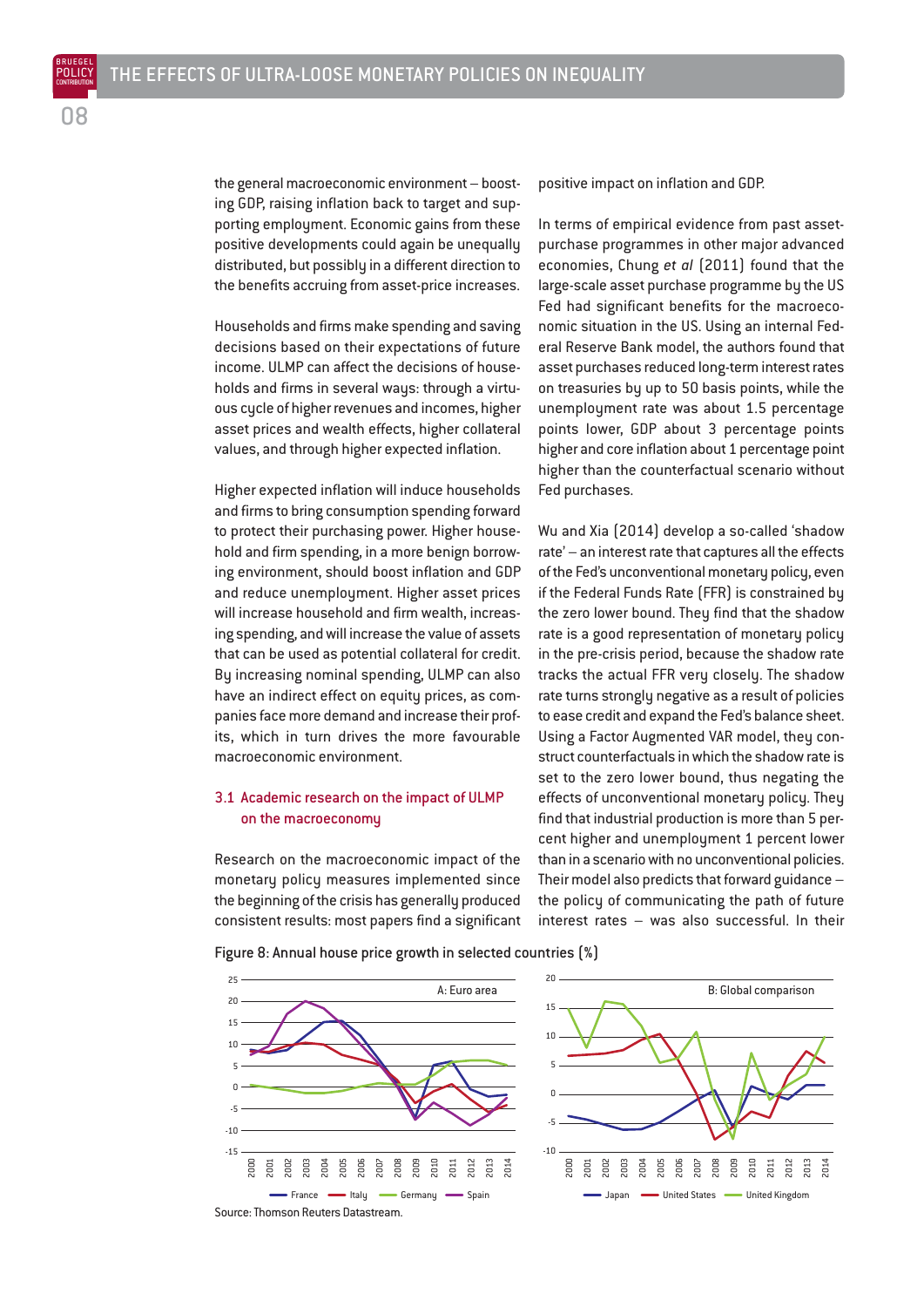model, a 1-year extension of the expected zero lower bound period in the future reduces the unemployment rate by 0.25 percentage points.

Kapetanios *et al* (2012) at the Bank of England found that GDP was boosted by about 2 percent, and at its peak, CPI inflation was about 4 percentage points higher than would otherwise have been the case, averting a situation of outright deflation. The authors use three different vector autoregressive models, which allow for time-varying parameters. They construct their estimates of the effects of QE by creating carefully designed counterfactual scenarios in which there is no effect of QE on government yields. Hence, in their model, the primary effect of QE is through lower interest rates, and the second-order effects on output and inflation happen entirely through the effect on interest rates.

Similarly, Baumeister and Benati (2010) found that the compression in the long-term yield spread has had a strong positive effect on output and inflation in both the UK and US. They use Bayesian time-varying parameter structural VAR, and investigate the effects in reducing yield spreads (assuming a fixed short term rate to simulate the zero lower bound). In the US they find that the yield-compression seen as a result of asset purchases increased growth by about 2 percent and increased inflation by about 1 percent. Results for Japan and the UK are quantitatively similar. It should be noted that the Fed engaged in substantial rounds of further asset purchases after this point.

Focusing on the euro area, Lenza *et al*(2010) provide evidence, again using counterfactuals via a VAR model, that the ECB's early measures to ease credit in the euro area helped reduce spreads in money markets, which in turn had positive effects on output and inflation. Darracq-Paries and De Santis (2013) specifically focused on the ECB's LTROs of December 2011 and February 2012. They found, using Bank Lending Survey (BLS) data, that the LTROs substantially boosted euroarea lending, and through their VAR model, that GDP was 0.6 percentage points above its counterfactual level by 2013, inflation about 0.2 percentage points higher and outstanding loans 2 percentage points higher.

#### 3.2 Implications for inequality

Recessions could potentially increase inequality through two channels: (i) the composition of income, and (ii) the differing impact on employment according to skill levels.

Since the poor rely much more heavily on wages for their income, any change in employment levels will affect them much more than the rich, who accrue income through more diverse channels, such as capital gains. If ULMP is successful in stimulating the economy, this will have net benefits for the poor and low-skilled relative to the rich, and will result in a reduction in inequality.

Furthermore, evidence from the literature shows that the poor and low-skilled are the most likely to lose their jobs in recessions. While Figure 9 on the next page and Figure A9 in the Annex indicate a structural change in the composition of employment, whereby the low-skilled employment tended to decline and high-skilled employment increased already before the crisis in almost every country, during the crisis low-skilled workers (which are at the bottom of the income distribution) suffered much more relative to higher-skilled workers. It is interesting to highlight that employment of high-skilled workers (those with tertiary education) continued to increase throughout the crisis, even in countries suffering from large increases in unemployment like Cyprus, Italy, Ireland, Lithuania, Portugal and Spain, while their employment remained broadly stable in Estonia, Latvia and Greece.

Bitler and Hoynes (2015), using data from the United States, show that those on lower incomes experience much greater income cyclicality than higher earners. Furthermore, this differential effect of recessions on low earners was steeper in the great recession compared to the previous 1980s recession. Therefore, any policy that helps to prevent or alleviate recessions will help to keep those at the bottom end of the income and wealth distribution in jobs and will therefore avoid a further widening of inequality.

The academic literature confirms that monetary policy might in fact reduce inequality. For example, Coibion *et al* (2012), taking a historical perBRUEGEL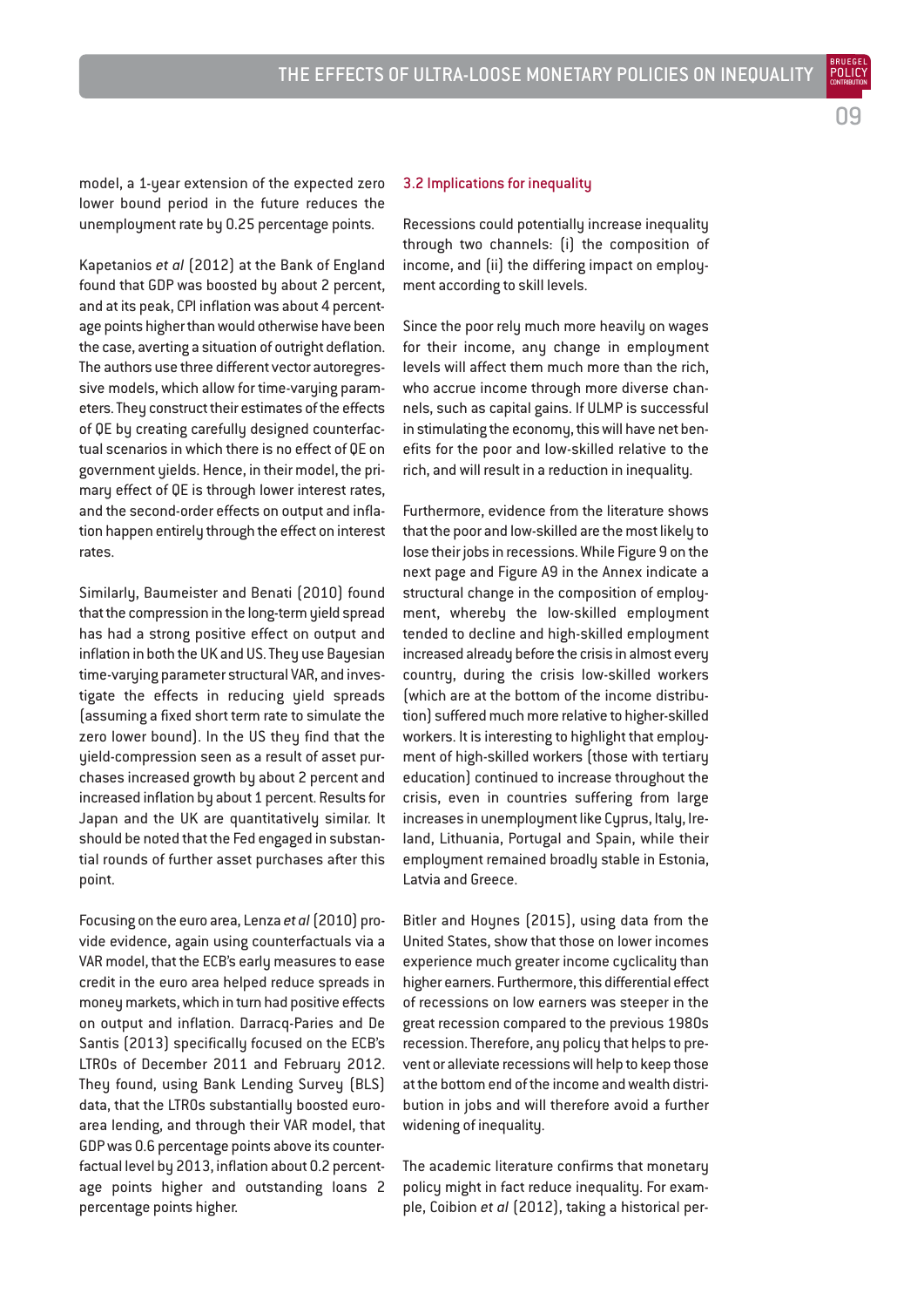spective and not considering unconventional policies specifically, document that contractionary monetary policy typically increases inequality, while accommodative monetary policy reduces inequality. Bivens (2015) argues that the view that ULMP benefits only the rich through higher asset prices is not correct. Although stock and house prices rose as a result of the Fed's policy measures, helping people who own their home or hold stocks, to the extent that the policies helped maintain employment and output, the Fed's measures reduced inequality. Bivens concludes that in the absence of the Fed's ULMP, wage growth would have been lower and more unequal. For the UK, the Bank of England (2012) makes a very similar case to Bivens (2015) in a review of the effects that its policy had on the distribution of wealth and income, arguing that ULMP in the UK benefited various segments of society through its impact on general economic conditions.

Yet the literature is not unanimous. For example, Saiki and Frost (2014) conclude, using impulse response functions from a VAR model with the Gini coefficient included, that ULMP increased inequality in Japan. Meanwhile Philippon and Reshaf (2009) have shown that remuneration in the financial sector is extreme, even when one takes into account technological progress and the skill and education levels of employees. Therefore, to the extent that ULMP benefited the financial sector, it also benefited the wealthy owners and employees of the financial sector (Acemoglu and Johnson, 2012).

#### 4 CONCLUSIONS

The widening of income and wealth inequality observed in many advanced countries in recent decades is a long-term trend and primarily the result of deep structural changes. Nevertheless, there are some concerns that current ultra-loose monetary policies (ULMP) could amplify that trend, at least in the short- and medium-term.

Since 2008, most major central banks have implemented various monetary easing measures. Given the macroeconomic situation in advanced economies and in the euro area in particular, these measures were justified and in fact the European Central Bank should have acted earlier. However, some of these measures and the unusual length

Figure 9: Employment (in millions) by educational attainment in the four largest euro-area countries, 1992-2014



 $\hspace{0.1cm}-$  Upper secondary and post-secondary non-tertiary education  $\hspace{1cm}-$  Tertiary education

Source: Eurostat 'Employment by sex, occupation and educational attainment level (1 000) [lfsa\_egised]' dataset.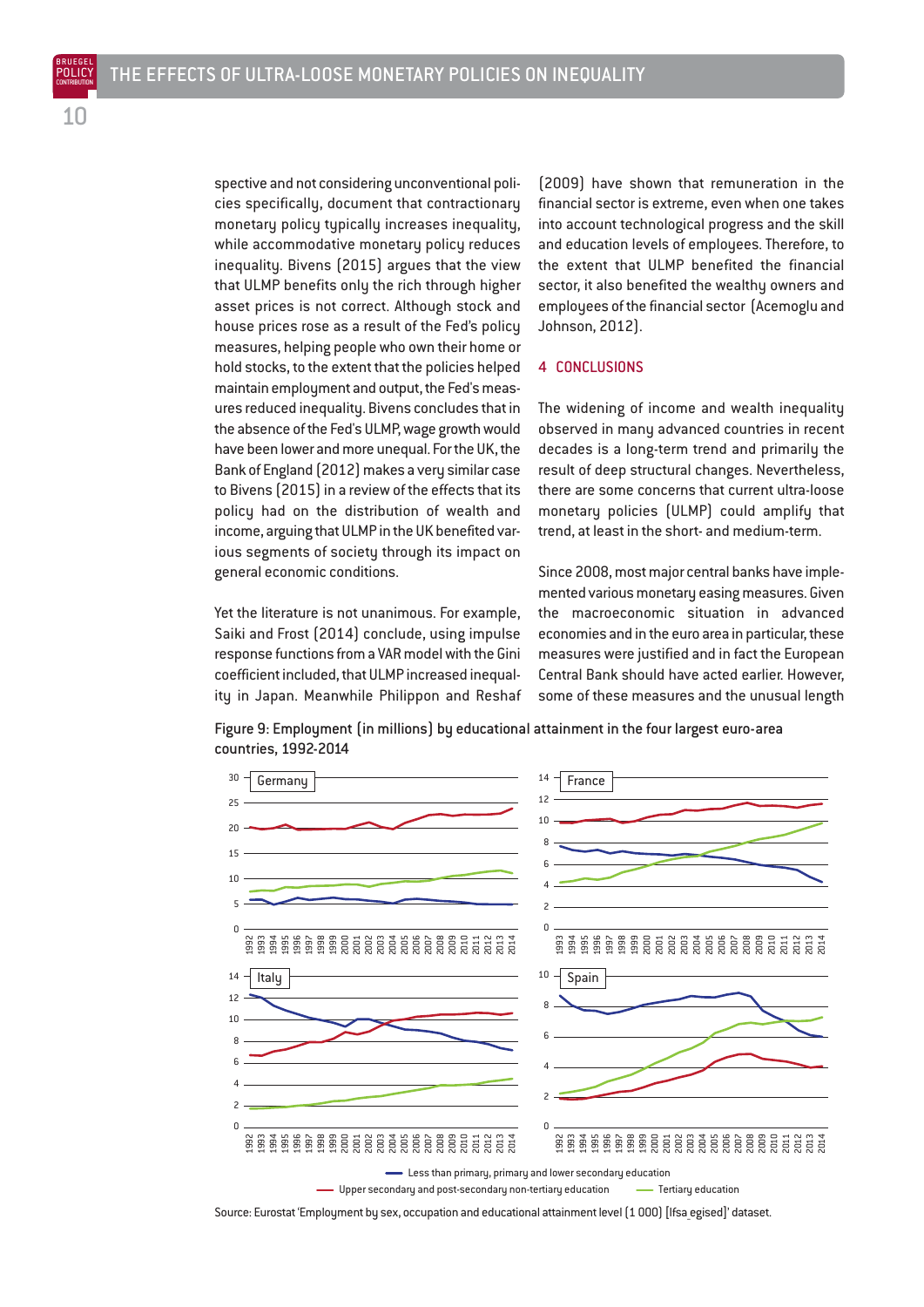BRUEGEL

of the monetary accommodation could have side effects on income and wealth distribution:

- The impacts of ULMP through increases in financial asset prices tend to increase inequality between the wealthy and poor, between the young and old, and also between regions when they have different financial structures. Increases in the value of assets such as equities and government and corporate bonds will tend to favour the rich who hold them in higher proportions. Since older people tend to have higher savings and may sell them in the future in order to maintain their consumption, while younger households are usually the ones that will buy these assets in the future in order to save for retirement, ULMP may have distributional consequences across generations. ULMP can benefit households differently depending on the structure of their financial assets, since certain households could make better use of the opportunity offered by low-interest rate borrowing than others.
- The impacts of ULMP through an increase in housing prices and a fall in interest rates tend to decrease inequality. Housing is the main asset of the middle class and therefore housing price increases will tend to compress the wealth distribution. A fall in mortgage interest rates tends to benefit low-income people, who spend a larger share of their income on servicing their debts.
- The impacts of ULMP through stimulating the economy tend to reduce inequality. A large literature concluded that ULMP boosts inflation, output and employment. In the absence of ULMP, unemployment would be higher, which would lead to higher income inequality, because the poor and low-skilled are the most likely to lose their jobs in recessions and

because wages are the primary source of revenues for poorer and lower-income people.

The primary mandate of the European Central Bank is to maintain price stability, and considerations of inequality are not within its purview, unless inequality should prevent the transmission of monetary policy in some way. The ECB should focus on its price stability mandate and thereby support the fragile recovery now taking place in the euro area. This is the best way for monetary policy to contribute to the avoidance of an increase in inequality in times of recession. Yet we recommend the ECB to monitor the side effects of its monetary policy measures, including the potential distributional effects. The ECB has detailed internal datasets which should allow a comprehensive assessment.

The main policy question is how to tackle inequality in general, and whether governments should design special measures in a deep recession or in a situation in which central bank actions widen inequality. For example, in the United States, policies such as the Housing Affordable Refinance Programme (HARP), which helped homeowners with negative home equity to refinance their mortgages, might have helped dampen the rising inequality that resulted from the housing slump.

Fiscal and social policies are the right tools to fight inequality. As documented by Darvas and Wolff (2014), there are huge differences in the efficiency of social redistribution systems in EU countries. For their levels of social expenditure and personal income taxes, several southern European countries and Belgium achieve a much smaller reduction in inequality than other EU countries. Revising national tax/benefit systems for improved efficiency, intergenerational equity and fair burden sharing between the wealthy and poor is the right way to fight inequality.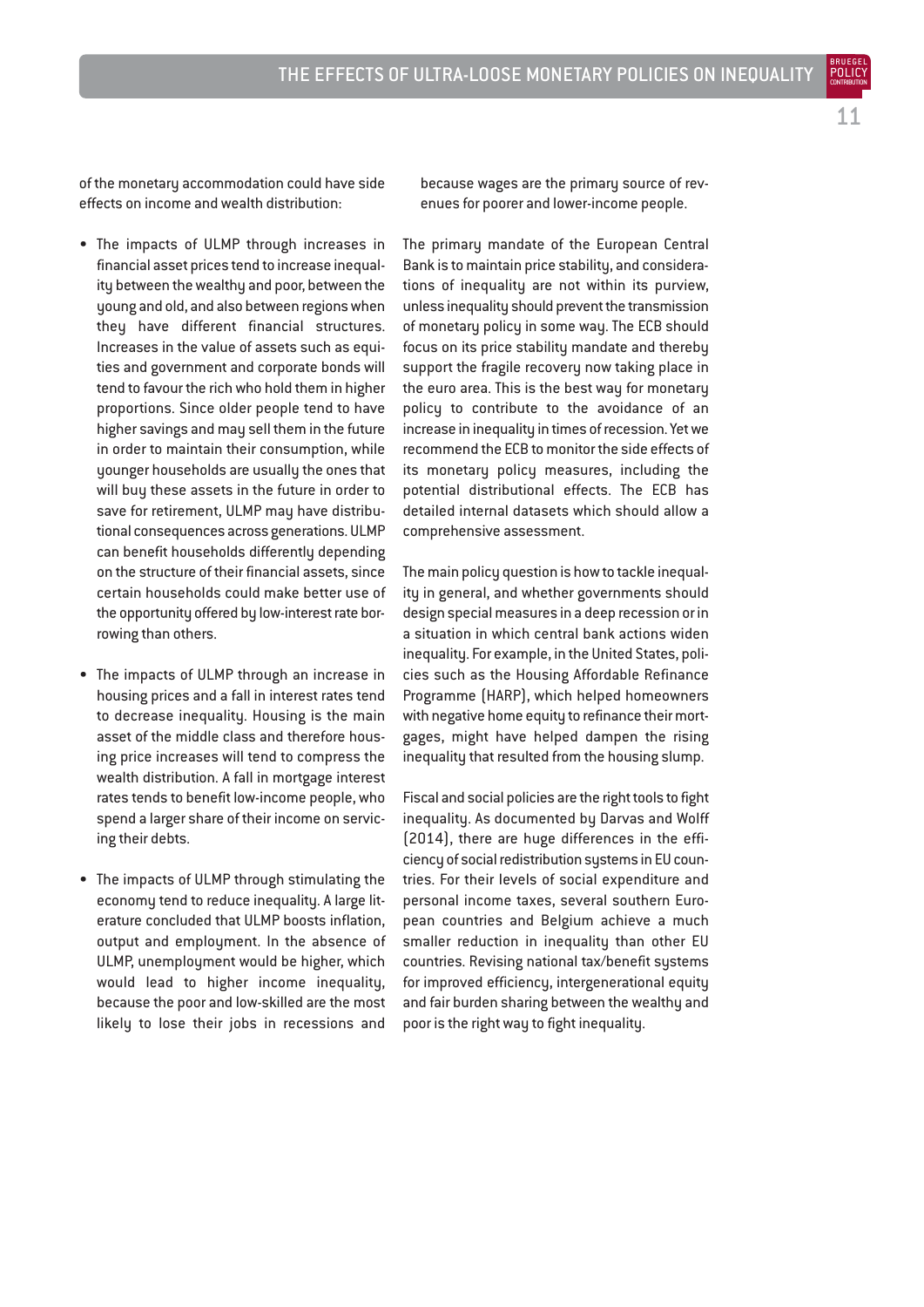BRUEGEL POLICY

#### **REFERENCES**

Acemoglu, Daron and Simon Johnson (2012) 'Who Captured the Fed?', *New York Times*, 29 March Adam, Klaus and Panagiota Tzamourani (2015) 'Distributional Consequences of Asset Price Inflation in the Euro Area', unpublished manuscript

Bank of England (2012) 'The Distributional Effects of Asset Purchases', *Quarterly Bulletin* 2012 Q3 Bank of Spain (2009) 'Fixed and variable rate mortgages, business cycles and monetary policy', *Working Paper* N. 0903

Baumeister, C. and L. Benati (2010) 'Unconventional monetary policy and the great recession-Estimating the impact of a compression in the yield spread at the zero lower bound', *Working Paper Series* No 1258, European Central Bank

Beraja, M., A. Fuster, E. Hurst and J. Vavra (2015) 'Regional heterogeneity and monetary policy', Brookings Institution *Working Paper*

Bitler, M. and H. Hoynes (2015) 'Heterogeneity in the Impact of Economic Cycles and the Great Recession: Effects Within and Across the Income Distribution', *American Economic Review*, Papers and Proceedings 2015, 105(5): 154-160

Bivens, Josh (2015) 'Gauging the impact of the Fed on inequality during the Great Recession', *Brookings Institution Working Paper*

Claeys, Grégory (2014) 'The (not so) Unconventional Monetary Policy of the European Central Bank since 2008', paper for the Monetary Dialogue discussions in the Economic and Monetary Affairs Committee (ECON) of the European Parliament, available at

http://www.bruegel.org/publications/publication-detail/publication/837-the-not-so-unconventionalmonetary-policy-of-the-european-central-bank-since-2008/

Claeys, Grégory and Zsolt Darvas (2015) 'The financial stability risks of ultra-loose monetary policy', *Policy Contribution* 2015/03, Bruegel

Claeys, Grégory, Zsolt Darvas, Silvia Merler and Guntram B. Wolff (2014) 'Addressing weak inflation: The European Central Bank's shopping list', Policy Contribution 2014/05, Bruegel

Cohen, William (2014) 'How Quantitative Easing Contributed to the Nation's Inequality Problem', *New York Times*, 22 October

Coibion, O., Y. Gorodnichenko, L. Kueng and J. Silvia (2012) 'Innocent bystanders? Monetary policy and inequality in the US', *Working Paper* 18170, National Bureau of Economic Research

Chung, Hess, Jean-Philippe Laforte, David Reifschneider and John C. Williams (2011) 'Estimating the Macroeconomic Effects of the Fed's Asset Purchases', *FRBSF Economic Letter*

Darracq Paries, M. and R. A. De Santis (2013) 'A non-standard monetary policy shock: the ECB's 3 year LTROs and the shift in credit supply', *Working Paper Series* No 1508, European Central Bank

Darvas, Zsolt and Guntram B. Wolff (2014) 'Europe's social problem and its implications for economic growth', *Policy Brief* 2014/03, Bruegel

Dobbs, Richard, Tim Koller and Susan Lund (2014) 'What effect has quantitative easing had on your share price?', *McKinsey on Finance Number 49*, McKinsey Global Institute.

ECB (2013) *Household Finance and Consumption Survey*,

https://www.ecb.europa.eu/home/html/researcher\_hfcn.en.html

European Mortgage Federation (2012) *Study on Mortgage Interest Rates in the EU*

Gagnon, Joseph, Matthew Raskin, Julie Remache and Brian Sack (2011) 'The Financial Market Effects of the Federal Reserve's Large-Scale Asset Purchases', *International Journal of Central Banking* 7, no. 1: 3–44

Joyce, M., A. Lasaosa, I. Stevens and M. Tong (2011) 'The financial market impact of quantitative easing in the United Kingdom', *International Journal of Central Banking*, 7(3), 113-161

Kapetanios, G., H. Mumtaz, I. Stevens and K. Theodoridis (2012) 'Assessing the Economy‐wide Effects of Quantitative Easing', *The Economic Journal*, 122(564), F316-F347

Lenza, M., H. Pill, H. and L. Reichlin (2010) 'Monetary policy in exceptional times', *Economic Policy*, 25(62), 295-339